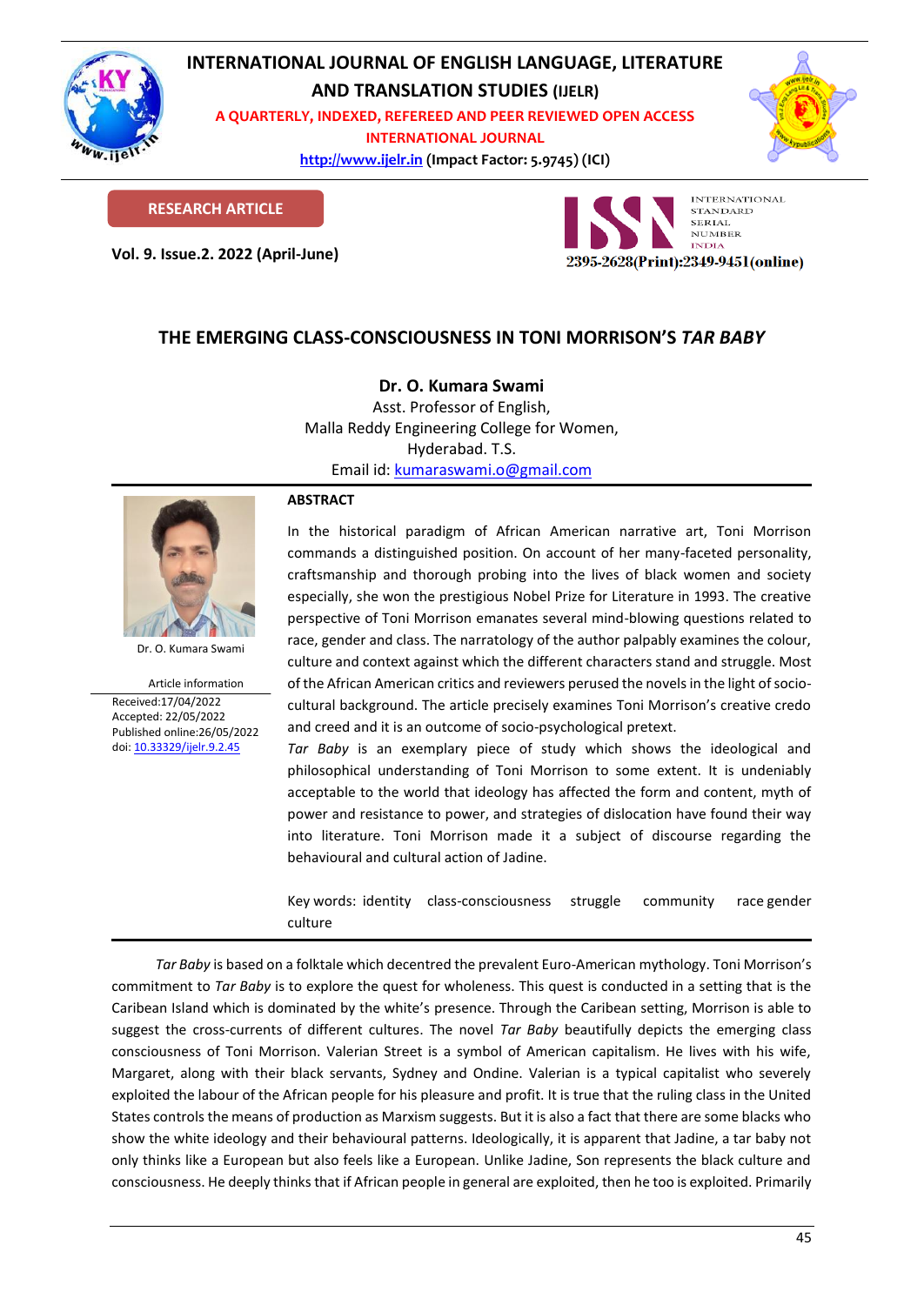the novel reflects the novelist's growing class consciousness but unfortunately she fails to offer a viable solution for the oppression of blacks in white America.

Morrison's art of characterization more particularly regarding Jadine is unique and interesting. She is so self-centred rather she is narcissistic where there is no room for someone else. Hence she asserts 'belong to me.' Devika Rani suggests, "Jadine initially suffers the conflict of divided loyalty between Valerian who made herself identity, a reality and her own black race that made her existence possible. In fact, the notable critical conflict can be located between the values of the individualistic, materialistic Jadine and roots-oriented Son." She suffers from the complexity of split-personality. At last, she comes to realize the sociological fact which cannot be reshaped or altered and decides to re-identify her blackness.

The protagonist of the novel Son offers a negation or a rejection of women particularly when they succumb to the causes of a man. Sometimes he even poses a threat to Jadine's individuality and personality. He gets himself controlled by the man's dominating feeling and fervour and considers black woman simply a handmaiden. Under this baffling circumstance, Jadine faces the crisis of identity. There is a conflicting mode of mind in the relationship of Jadine and Son. In the beginning of the novel, Jadine finds herself a subdued woman and Son receives her as an object of innate sexuality. Tar Baby is considered to be a work of dissimilation and advancement at the same time. As a novelist, she makes an honest effort to get her creativity free from the narrow geographical limit. The novel deals with a layer of relationship within Valerian's household between the maid-couple Sydney and Ondine Childes and Valerian and his wife Margaret as well as between the indoors house servant and the outdoor field servants, Gideon and Therese. In this psychologically rich study, the prime light is thrown on the dingdong relationship between European-educated African-American woman Jadine Childe and a Florida-born African man, Son. It is fascinating to review their relationship as "each viewing the others world as impoverished and/or unsafe, sees it as an occasion to 'rescue' the other."

*Tar Baby* seems to be a testimony to the novelist's growing sense of class-understanding. Here, classconsciousness is a blood and bone of thematic paradigm which makes the novel a bit socialistic in touch and treatment. The novel also reveals a kind of difference between the political thinker and the literary philosopher. She does not work like a pamphleteer, so both the characters Jadine and Son amazingly develop like individualists. The independence of the individual is the greatest and glorious thing in the eyes of Morrison. She feels that every individual should have the right to say his/her mind and the minority should not have the right to exploit the majority.

The African American tradition is very strong so far as Morrison's novels are concerned. In *Tar Baby* Valerian Street is not simply a white man but he is a symbol of American capitalism and imperialism. He believes in the exploitation of the underdogs and justifies it by his logic. It is quite clear that he takes wealth from the production of candy and also from Caribbean's sugar and cocoa. There was a time when Caribbean was the seat and centre of such products. The economic factors become more significant and poignant in the case of Valerian. It is argued that Valerian "has been able to dismiss with a flatter of the fingers the people whose sugar and cocoa had allowed him to grow old in regal comfort." No doubt, he is recognized and identified after the man of a plant which has dried roots and containing white and pinkish flower of medicinal use. However, it attracts everybody that Valerian remains in the state of unconscious or asleep throughout his adult life. He is termed as insensitive who stands for non-human values like wealth and social status. He simply wants to control power and uses money to influence other. He demonstrates his power of wealth in purchasing Margaret's cloth and paying Jadine's tuition fee. He does not know at all how to provide safety and psychological security to his wife and child.

The novelist here shows the sensitivity and class-consciousness of the principal character of Son. He wants to politicize his community people as well as to provide the real political education to Jadine so that they may come to realize their actual and everyday condition. Son is of the mind that Capitalism is the responsible factor for the painful and pricking condition of the Black community. Society is sharply divided on both the patterns of class and colour. Son is very honest even in his relationship with Jadine, so he wants to spoil the root of old capitalist ideology, deep-rooted in Jadine's heart and mind.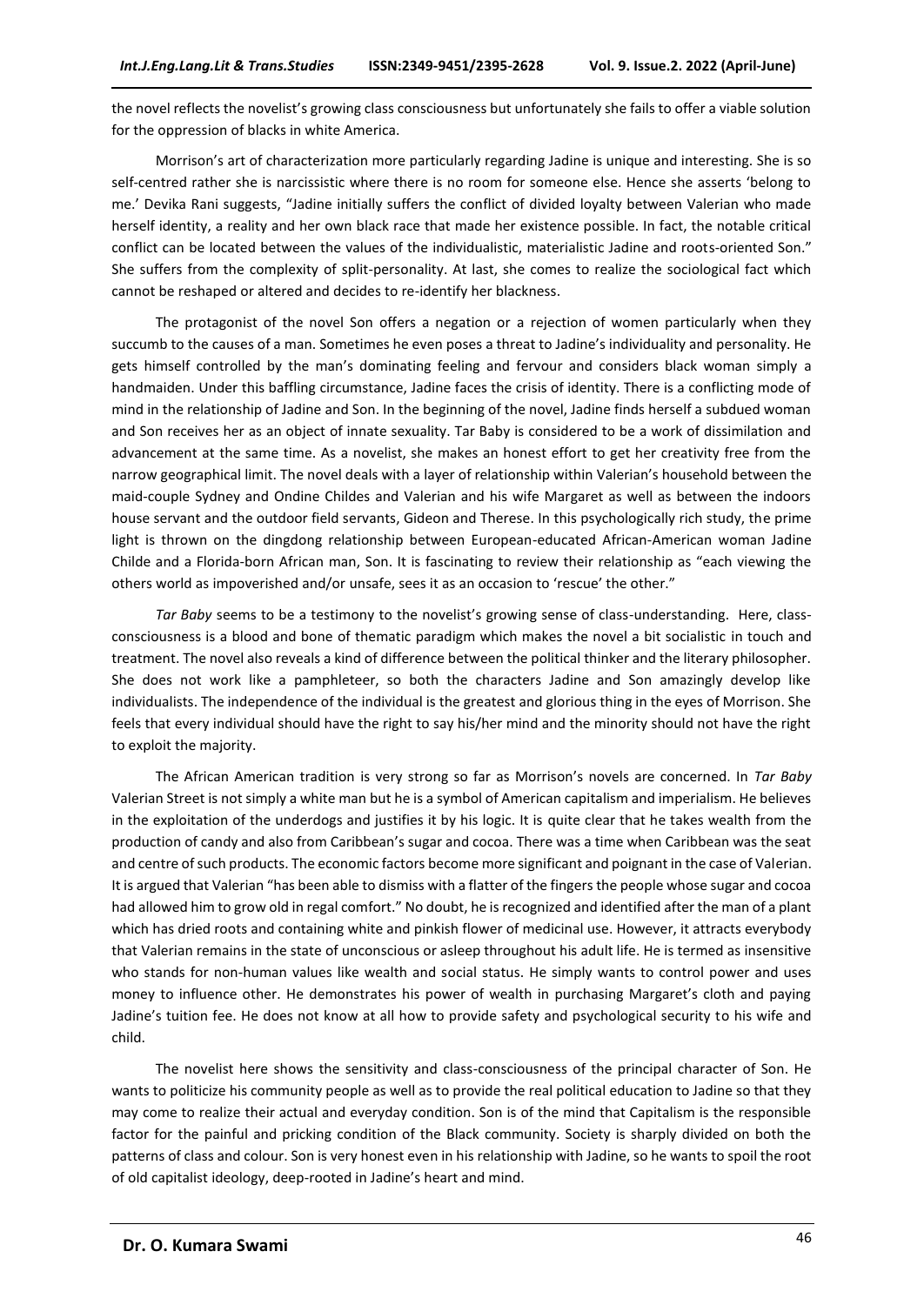Structurally, *Tar Baby* is a love story of Jadine and Son but the novelist attaches sociological and cultural problem of class and race to it. In the thematic paradigm Jadine does not come out from the class paradigm and that's why she never desires a lady to be looked after by her husband for social recognition and economic status. She ever craves for equality and parity even in the race of materialistic growth and pomp. She is a typical kind of feminist who only thinks about herself and interest. Son does not think that way, rather he registers her voice of protest like Pilate of Song of Solomon. He never forgets his racial identity though he is alienated from his own social construct. This is a unique kind of love-story where mental framework follows the social and psychological behaviour of both the love-partners. Jadine later on moves to Paris to search out a prosperous and affluent husband. She seems to be self-reliant but she depends on the rich class while Son returns to the Isle de chevaliers to trace Jadine. He has also been advised to get himself detached from Jadine and to pay heed to his community people who are waiting for him. In this intense and passionate love-story, there are elements of decadent and disintegrating black culture and the earthy and monetary growth of white culture. Jadine's struggle is not in right direction as she is divided between the lucrative white culture of Paris and the declining world of her black lover. Comparatively, Son also faces the same situation. Both are extreme and aggressive in their attitude and belief. The novelist aptly focuses the psychological state of the characters and empirically portrays the circumstances. She says, "Each was pulling the other way from the maw of hell its very ridge top. Each knew the world as it was meant or ought to be. One had a past, the other a future and each one bore the culture to save the race in his hands."

There is always a sense of loss hovering on the minds of both the lover and the beloved. Jadine is properly underlined as a 'cultural exile' but she is not at all 'unsexed' like Lady Macbeth. She is not going to be happy and satisfied with the world which is normally is provided by man be it father, brother, lover or husband. On the level of feminist urge and identity, she does not make any compromise which is of course autobiographical. At some point, she seems to be a replica of the author herself, she is a revolutionary of her own type and Son appears to be a revolutionary of modern time. The conflict between pre- and postcolonial understanding is sharp and both of them always march ahead for better and amicable choice.

Morrison concludes the conflicting episode of the love-story of Jadine and Son. Finally, both of them remain in the changing spectrum of the modern age with certain addition and omission neither Jadine comes up as a complete woman and beloved and wife nor Son fully gets his destination albeit he was closer to that. In psychoanalytical framework, both the characters and the love-partners tried their best to be complete and whole. Toni Morrison's Tar Baby continues to be a text of great curiosity and inspection. It has many-faceted richness in both engaging and challenging. Although a large body of criticism exists on Tar Baby already, the possibilities in the novel still remain unexhausted. This novel makes an honest endeavour to provide a mythology which must be viewed with new vigour and virility. It is a psychological probing of a woman who lives in her own dream world and desires for an impossible man. This is a novel of social resistance as well as realism which deals with the black psyche and idiosyncrasy.

At last, Toni Morrison shows that both Jadine and Son have different worlds to accept and adjust. Moreover, the solution sought by them is typically individualistic and personal which does not conform to the concrete reality acceptable to everyone. Here, there is no Marxist type of class-struggle though the inner psyche is of the same pattern. In fact, they are 'private' because they are wrought out of personal and often unconscious emotion and 'fictional' because the experiences have been transformed into the controlled multi-voiced discourse of art.

The thinkers argued that the nationalist resistance and stress on 'cultural independence' also depended on European consideration like modernization, development and democratic behaviour. Further, developments added issues of ethnicity, displacement, gender and race as categories for analysis. Thus the postcolonial arguments began to focus on how the nationalist project in colonial time and decolonized nation-state extended certain fundamental oppressive structures in class, gender and race. This is essentially the same technique as that of colonialism. Under the rubric of postcolonial studies, we thus have an on-going attempt to retrieve histories that have been silenced by both colonial and nationalist powers. The entire novelistic output of Toni Morrison comes under the matrix of subaltern studies which promotes to write the history of the subaltern as